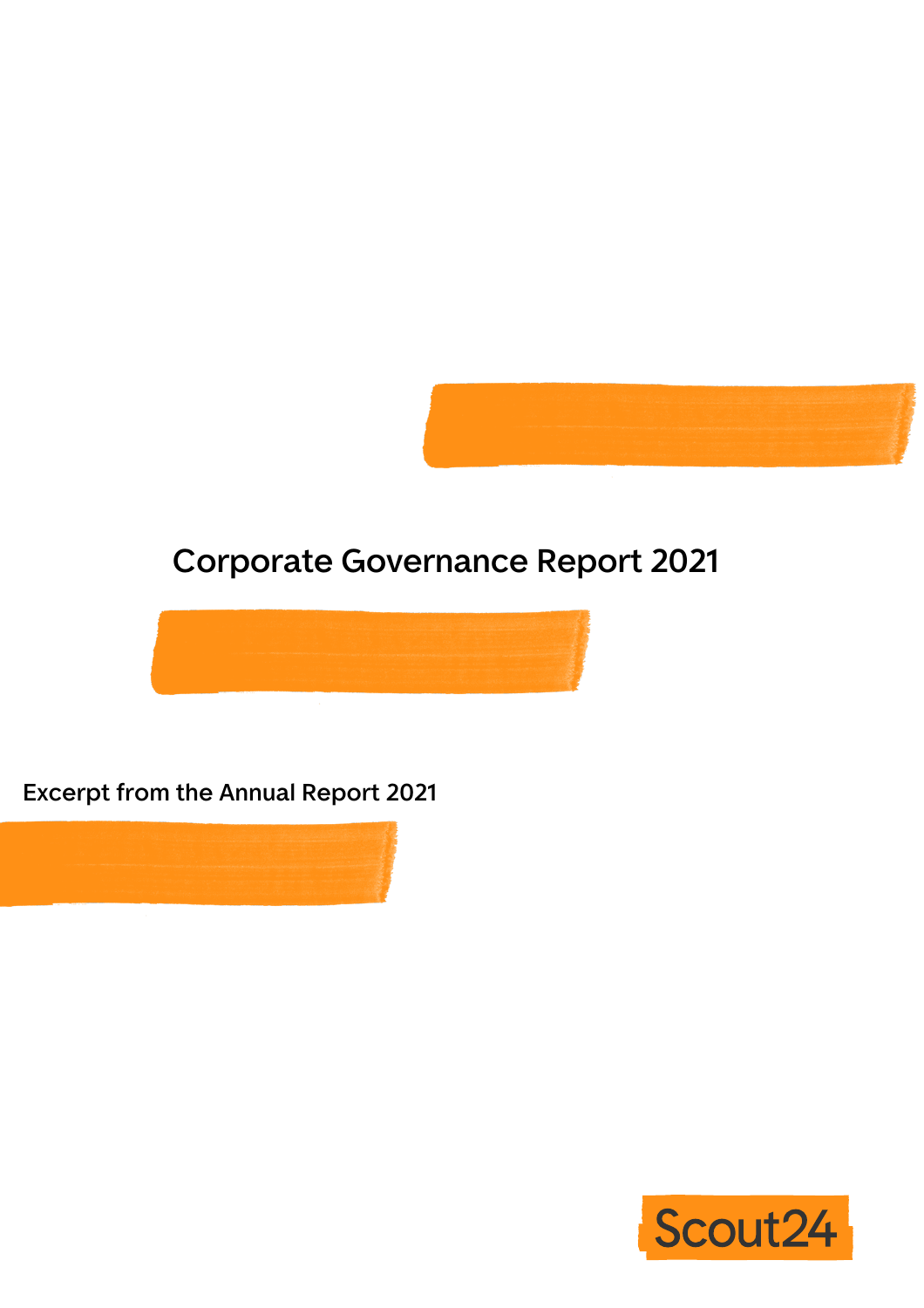

## **Corporate governance declaration**

The actions taken by Scout24 SE's management and oversight bodies are determined by the principles of responsible and good corporate governance. The corporate governance declaration comprises the declaration of conformity, relevant information on corporate governance practice, a description of the Management Board's and the Supervisory Board's operating procedures as well as the composition of their committees.

## **Declaration of conformity with the German Corporate Governance Code issued by the Management Board and the Supervisory Board of Scout24**

The following declaration of conformity was issued in December 2021:

Pursuant to Article 161 (1) Sentence 1 of the AktG, the Management Board and the Supervisory Board of Scout24 SE shall annually declare that the recommendations of the German Government Commission for the German Corporate Governance Code ('Regierungskommission Deutscher Corporate Governance Kodex', GCGC), published by the Federal Ministry of Justice in the official section of the German Federal Gazette ("Bundesanzeiger"), have been and are being complied with or which recommendations are not being applied and why. That last annual declaration was issued in February 2021.

Pursuant to Article 161 AktG, the Management Board and the Supervisory Board of Scout24 SE hereby declare as follows:

1. Since the last declaration of conformity from February 2021 until the publication of the declaration of conformity in December 2021, Scout24 SE has fully complied with all recommendations of the GCGC in the version dated 16 December 2019 (GCGC 2019).

2. Scout24 SE will continue to fully comply with all recommendations of the GCGC 2019.

Munich, December 2021

Scout24 SE

The Management Board The Supervisory Board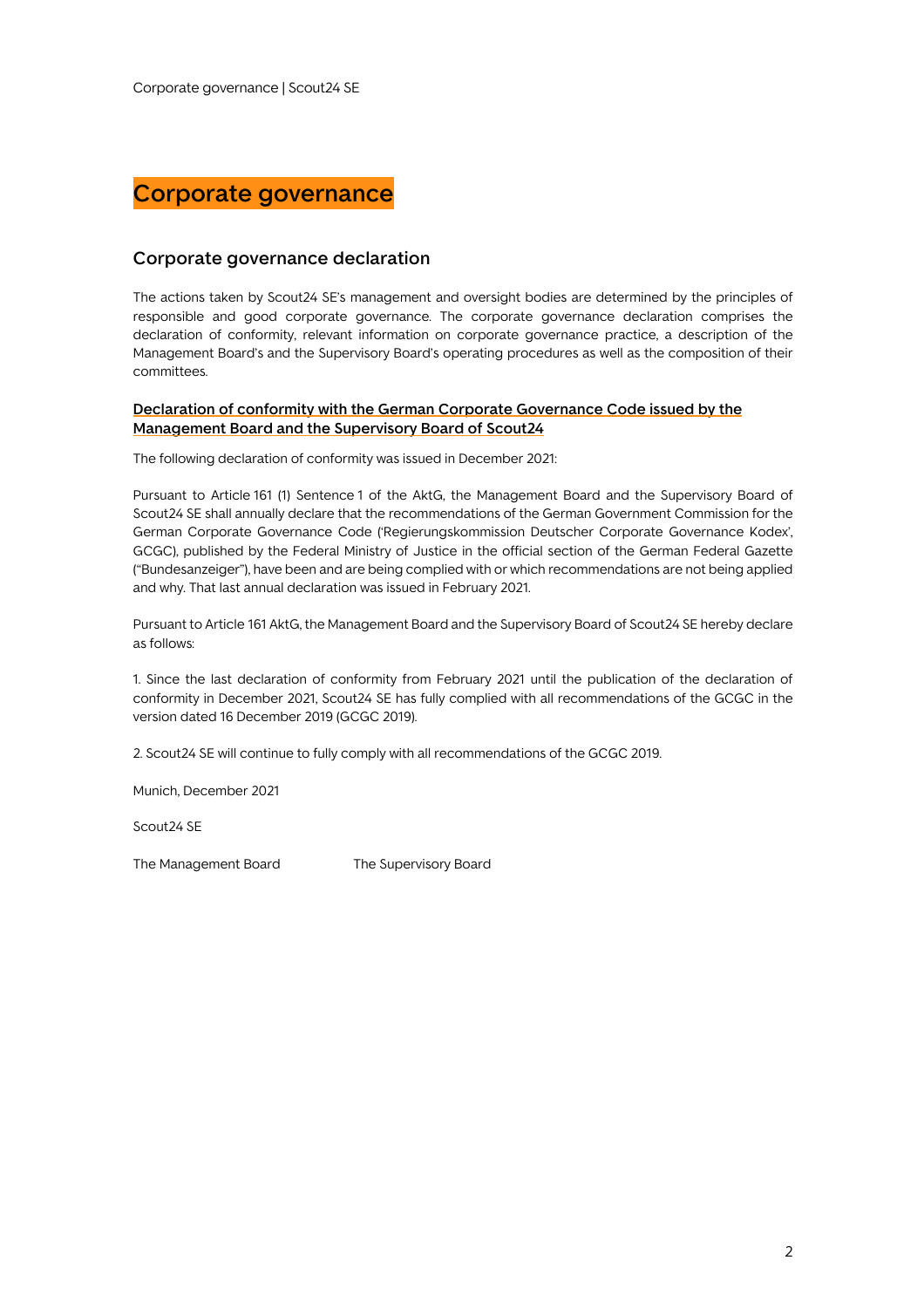## **Relevant information on corporate governance practice**

The purpose of the company is to acquire, hold, manage and sell interests in entities – in Germany and other countries – of any legal form which are active in the area of online and internet services and/or render services online and/or offline in the real estate sector, in particular for the brokerage or management of real estate or connected or related business purposes as well as all measures which relate to the activities of a holding company with group-management functions, especially rendering management and other advisory services for a consideration for affiliated companies, and to operate activities for the aforementioned purposes in Germany and other countries.

The company complies with all legal corporate governance requirements as well as with the recommendations of the GCGC. A special Code of Conduct provides employees with a reliable framework for acting responsibly that satisfies legal requirements and reflects the Company's own ethical and social values. The goal is to avoid any claims against Scout24 or individual employees arising from misconduct. The Code of Conduct can be downloaded at any time from the company's website at **www.scout24.com/en/investor-relations/corporate-governance/code-of-conduct**.

The protection of privacy and the security of data processing and, consequently, the trust of users, customers and employees are issues that are important to the Scout24 Group. A Data Protection Code of Conduct sets out the guiding principles of entrepreneurial action in terms of data protection, transparency, necessity of the processed data and data minimisation.

## **Description of operating procedures of the Management Board and the Supervisory Board as well as composition and operating procedures of Supervisory Board committees**

Scout24 SE is a European Company (Societas Europaea, SE), a legal form for stock corporations in the European Union and in the European Economic Area, and is therefore subject, among other things, to the provisions on the Statute for a European Company (SE) of 8 October 2001 (SE Regulation), the Act on the Implementation of the EC Regulation on the Statute for a European Company ('Gesetz zur Ausführung der EG Verordnung über das Statut der Europäischen Gesellschaft', SEAG) and the Act on the Involvement of Employees in a European Company ('SE-Beteiligungsgesetz', SEBG) as well as the provisions of AktG. The company retains the dual management and control structure consisting of the Management Board and the Supervisory Board following the change of legal form. The Management Board and the Supervisory Board work closely together for the benefit of the company.

The Supervisory Board regularly advises the Management Board regarding the management of Scout24 SE and accompanies and monitors its activities. The Management Board involves the Supervisory Board in good time in all decisions of fundamental importance for the company. In particular, the Management Board liaises with the Supervisory Board on corporate strategy and discusses the current state of strategy implementation with it at regular intervals. The common goal of the Management Board and the Supervisory Board is to ensure the company's continued growth.

The Annual General Meeting of Scout24 AG of 8 July 2021 had approved under agenda item 8 the Transformation Plan of 17 May 2021 on the transformation of Scout24 AG into an SE and approved the Articles of Association of Scout24 SE. The Articles of Association of Scout24 SE are available on the website under **Articles of Association - Scout24**.

In accordance with Article 9 No. 2 of the company's Articles of Association, the members of the first Supervisory Board were appointed until the Annual General Meeting that passes a resolution on exoneration for the 2023 financial year. The members of the first Supervisory Board of the company thus appointed convened for their first meeting on 8 July 2021, at 1 p.m.

At this meeting, the Supervisory Board unanimously adopted a resolution to appoint all existing members of the Management Board of Scout24 AG as members of the Management Board of the SE.

The appointment was made in each case for the remaining term of office of the respective previous appointment by the Supervisory Board of SCOUT24 AG, i.e. for Mr Tobias Hartmann until 31 December 2025,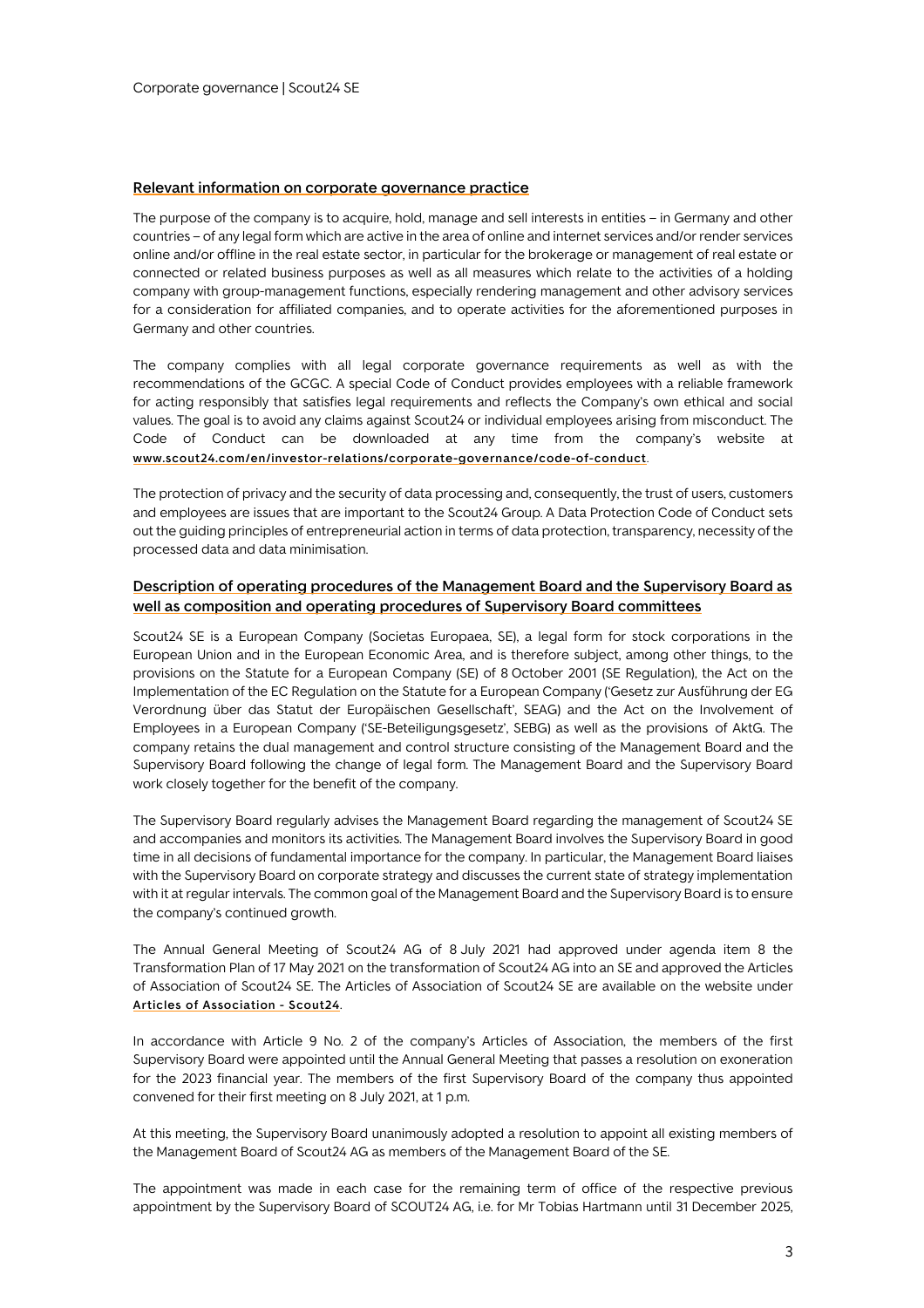for Dr Dirk Schmelzer until 30 June 2022, for Dr Thomas Schroeter until 6 December 2021 and for Mr Ralf Weitz until 6 December 2021. The members of the Management Board each represent the company jointly with another member of the Management Board or an authorised signatory. Tobias Hartmann has been exempted from the restrictions of Sec. 181 option 2 of the German Civil Code ('Bürgerliches Gesetzbuch', BGB).

## **Management Board operating procedures**

The Management Board conducts the company's business affairs in accordance with the law, the Articles of Association and the rules of procedure for the Management Board and the Supervisory Board. It must observe in particular the restrictions of management authority imposed by the Articles of Association or the rules of procedure for the Management Board and the Supervisory Board. It provides regular, timely and comprehensive information in detailed oral and written reports to the Supervisory Board on all issues of relevance to the company regarding strategy, planning, profitability and liquidity, business development, risk position, risk management and compliance. The Management Board prepares the separate financial statements and the consolidated financial statements. The Management Board has established an internal control system and risk management system that is appropriate and effective in view of the scope of the company's business activities and its risk situation.

Pursuant to Article 6 (1) of the Articles of Association, the Management Board has at least two members. Otherwise, the number of members of the Management Board is determined by the Supervisory Board. Members of the Management Board are appointed for a period not exceeding five years. Reappointments are permitted. The Supervisory Board appoints and dismisses members of the Management Board and determines the allocation of their responsibilities. It can also appoint a Chair (Chief Executive Officer) and a Deputy Chair of the Management Board and also appoint deputy members of the Management Board.

| Name                | Function                 | Member of the<br>Management Board of the<br>AG since and previous<br>appointment in AG | Member of the<br><b>Management Board of the</b><br>SE after change of legal<br>form since | End<br>of term<br>of office |
|---------------------|--------------------------|----------------------------------------------------------------------------------------|-------------------------------------------------------------------------------------------|-----------------------------|
| Tobias Hartmann     | Chief Executive Officer  | 19 November 2018, last<br>appointed 9 June 2021                                        | 15 October 2021, last<br>appointed on 8 July 2021                                         | 31 December 2025            |
| Dr Dirk Schmelzer   | Chief Financial Officer  | 18 June 2019                                                                           | 15 October 2021, last<br>appointed on 1 October 2021                                      | 30 June 2026                |
| Dr Thomas Schroeter | Chief Product Officer    | 6 December 2018                                                                        | 15 October 2021, last<br>appointed on 28 July 2021                                        | 31 December 2025            |
| Ralf Weitz          | Chief Commercial Officer | 6 December 2018                                                                        | 15 October 2021, last<br>appointed on 20 July 2021                                        | 31 December 2025            |

## **COMPOSITION OF THE MANAGEMENT BOARD**

Members of the Management Board each manage the portfolio allocated to them under their own responsibility, always considering the company's overall benefit and interests. The allocation of responsibilities to individual members of the Management Board is based on the table of duties prepared with the approval of the Supervisory Board and that may be amended at any time with its approval.

The table of duties currently provides for the following allocation of responsibilities:

#### **Tobias Hartmann, Chief Executive Officer (CEO)**

Strategy and business development Mergers and acquisitions (M&A) Data and technology, IT, security Corporate communications Human resources, culture and development Legal and compliance; internal audit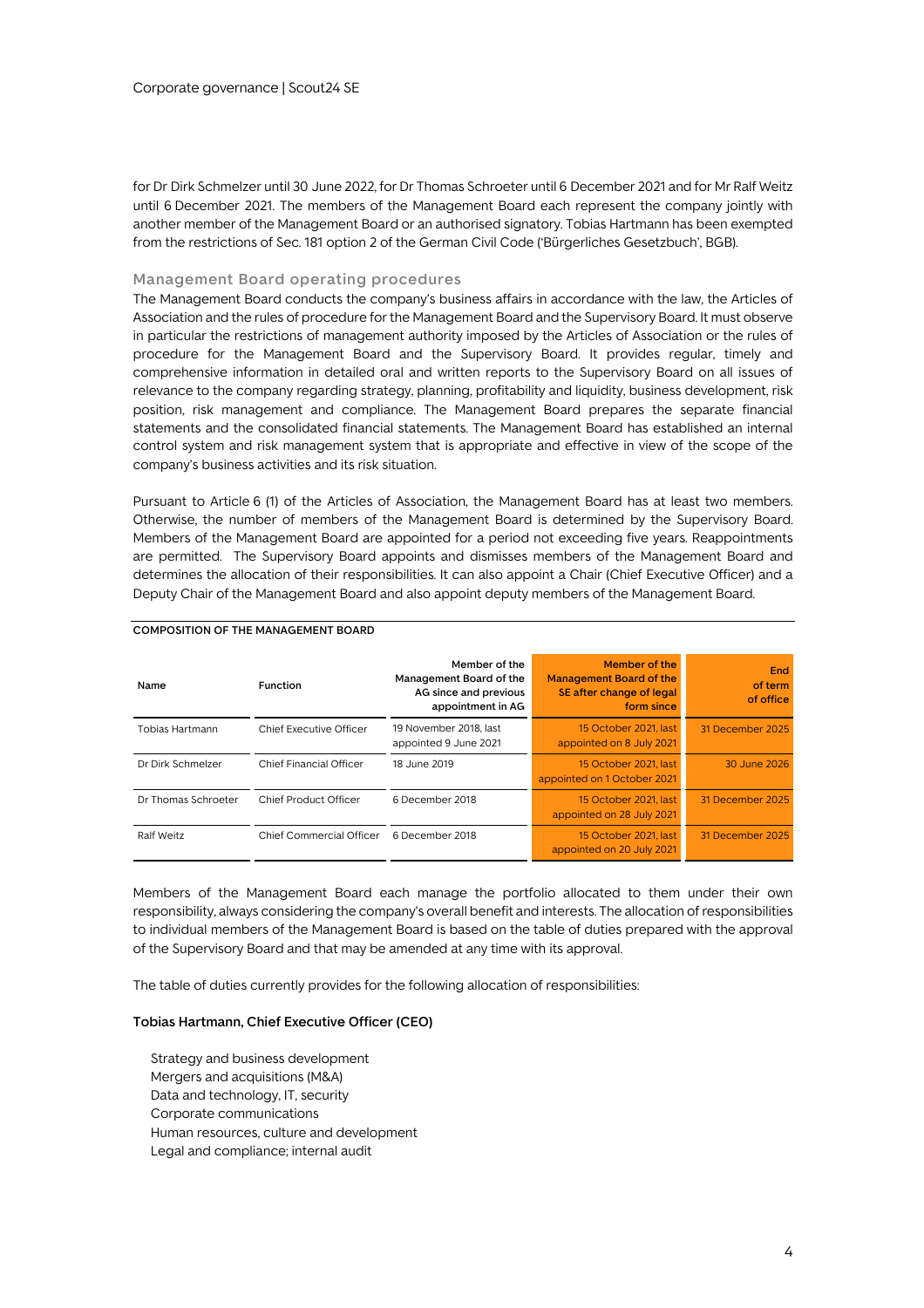#### **Dr Dirk Schmelzer, Chief Financial Officer (CFO)**

Finance and accounting **Controlling** Risk Management Investor relations; treasury Tax Procurement; facilities

#### **Dr Thomas Schroeter, Chief Product Officer (CPO)**

MD IS24, IS24 pricing strategy Product strategy Performance marketing Brand management Consumer research + CSAT CRM, including FLOWFACT / Propstack

## **Ralf Weitz, Chief Commercial Officer (CCO)**

MD IS24 Commercial strategy Transaction product strategy and sales strategy Business development transaction business

The Articles of Association contain provisions on the power of representation of the Management Board, the management team and the passing of resolutions. The Management Board has rules of procedure. These rules of procedure were adopted by the Supervisory Board in the context of the change of legal form to an SE at the constituent meeting on 8 July 2021 and were amended in the 2021 financial year. Specifically, they govern the operating procedures of the Management Board and the allocation of responsibilities between members of the Management Board as well as their cooperation with the Supervisory Board. They also include a catalogue of those measures and transactions that require approval by the Supervisory Board.

## **Disclosures on Management Board meetings**

Management Board meetings are held when required, and as a general rule at least once every two weeks. Meetings must be held when so required by the interests of the company. Unless a different majority is required by law, Management Board resolutions are adopted with a simple majority of the votes cast. If the Management Board comprises more than two members, the vote cast by the Chair of the Management Board counts twice in the event of a tied vote.

The Management Board of Scout24 SE has not formed any committees.

## **Supervisory Board operating procedures**

The Supervisory Board has all duties and rights assigned or allocated to it by law, the Articles of Association or otherwise. In particular, these include monitoring the management, appointing and dismissing members of the Management Board and amending, rescinding and terminating employment contracts with members of the Management Board. The Supervisory Board regularly advises the Management Board on the management of the company. The Supervisory Board is involved in good time in all decisions of fundamental importance for the company. The Supervisory Board has issued its own rules of procedure. They govern, among other things, the operating procedures and the way resolutions are adopted by the Supervisory Board and also lay down the duties of the committees established by the Supervisory Board: the Audit Committee, the Executive Committee and the Remuneration Committee. The Supervisory Board has made provisions for the committees' rules of procedure in accordance with Article 10 of the new rules of procedure for the Supervisory Board adopted by resolution of the Supervisory Board on 8 July 2021. The rules of procedure of the Supervisory Board were adjusted during the 2021 financial year. Also by resolution of 8 July 2021, the Audit Committee was prescribed new rules of procedure by the Supervisory Board. The rules of procedure of the Supervisory Board are publicly available on the company's website at **www.scout24.com/en/investorrelations/corporate-governance**. The Executive Committee also performs the tasks of a Nomination Committee and, in this capacity, nominates suitable candidates for the Supervisory Board for its proposals to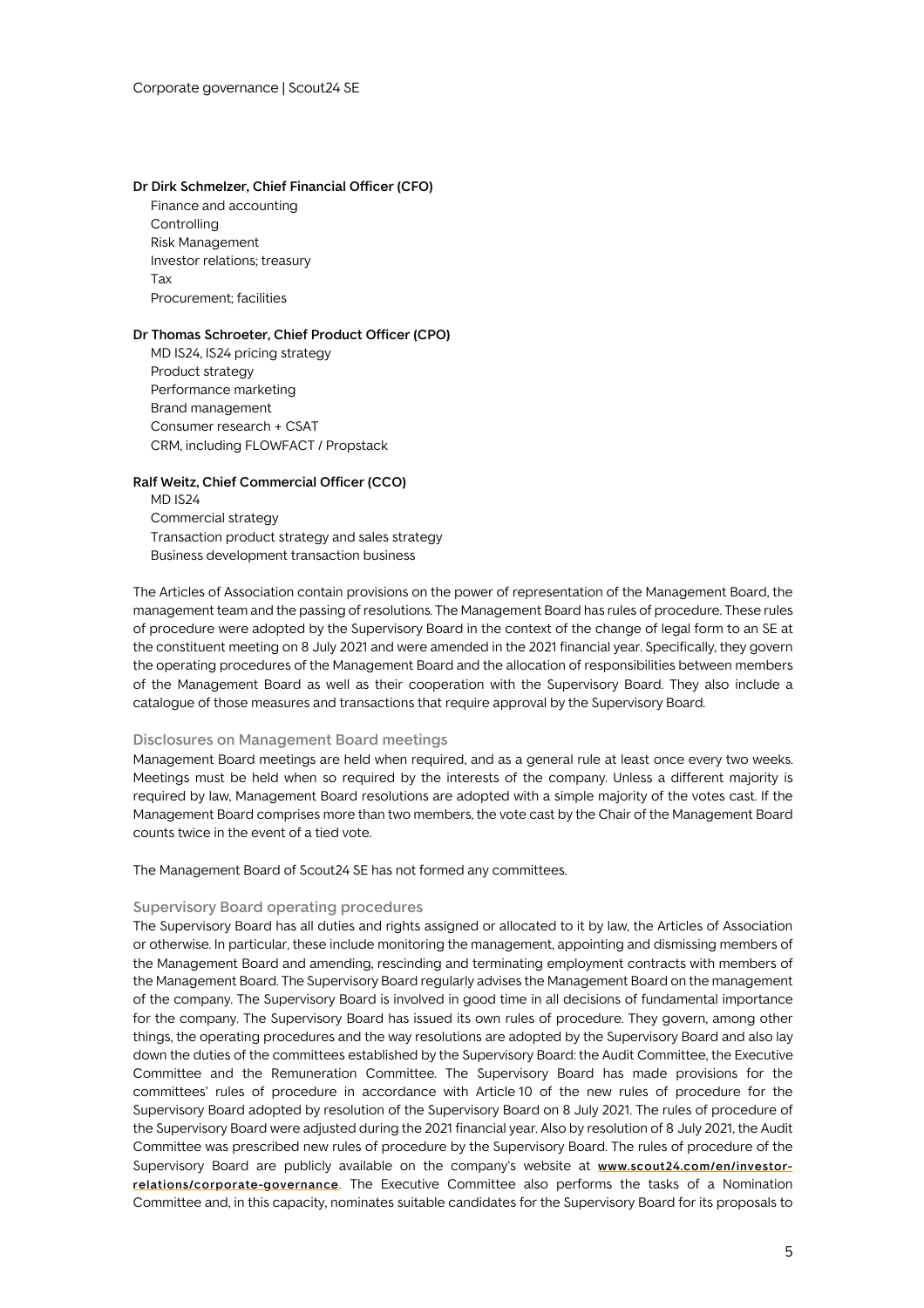the Annual General Meeting when electing members of the Supervisory Board. In doing so, it must consider statutory requirements, the Articles of Association, the GCGC, the competence profile of the Supervisory Board and said rules of procedure.

The Supervisory Board convened for eleven meetings in the 2021 financial year and passed further written resolutions by circularisation. The Executive Committee met six times in the 2021 financial year. The Audit Committee held six meetings. The Remuneration Committee met twice in 2021. It is planned that the Supervisory Board hold two ordinary meetings in each half of a calendar year. The rules of procedure for the Audit Committee, which came into force in July 2021, provide for the Audit Committee to regularly hold one meeting each quarter of a calendar year.

At the request of the Chair of the Supervisory Board, the Management Board attends all scheduled meetings of the Supervisory Board, submits written and oral reports on individual agenda items and draft resolutions, and answers questions raised by individual members of the Supervisory Board. Unless the Supervisory Board or committee requests the attendance of the Management Board, the Management Board does not attend meetings of the Supervisory Board if the auditor is summoned as an expert. Between such meetings, the Management Board provides all members of the Supervisory Board in particular with detailed quarterly reports on the company's situation. Furthermore, the Chair of the Supervisory Board and the committee chairs are also kept informed by the Management Board in telephone calls and meetings about key developments and forthcoming major decisions.

As a general rule, Supervisory Board resolutions are adopted at meetings attended by its members in person. Members of the Supervisory Board attending by video or telephone conference are deemed present and may also cast their votes this way. In addition to face-to-face meetings, resolutions may be adopted in text form, by telephone or in comparable ways of adopting resolutions, provided that the Chair of the Supervisory Board or – in his or her absence – the Deputy Chair of the Supervisory Board stipulates this procedure for the individual case in question. In particular, resolutions may also be adopted by way of video or telephone conference or by way of a combination of the aforementioned possibilities (combined resolutions). The Supervisory Board has a quorum when all of its members have been invited at the addresses most recently known for them and at least half of its total number of required members, but no fewer than three members, participate in the adoption of any resolution. In this respect, a member of the Supervisory Board is also deemed to have attended the Supervisory Board meeting when he or she abstains from voting. Unless a different majority is required by law, Supervisory Board resolutions are adopted with a simple majority of the votes cast. This also applies to elections. Abstentions are not counted when determining the results of voting.

Each member of the Supervisory Board must disclose to the Supervisory Board any conflicts of interest, in particular those that may arise as a result of a consultancy or directorship function with customers, suppliers, lenders or other third parties. In the event of conflicts of interest that are material and not merely temporary, the respective member of the Supervisory Board must resign from his or her position. In its report to the Annual General Meeting, the Supervisory Board provides information about any conflicts of interest and how they were dealt with. No such conflicts of interest arose in the reporting period.

The Supervisory Board – together with its committees – regularly reviews how effectively the Supervisory Board as a whole and its committees perform their duties. This review is conducted internally and also, in individual cases, with the involvement of external advisors. The Supervisory Board last conducted a comprehensive efficiency review in the 2020 financial year. The findings of the review confirm that cooperation within the Supervisory Board and with the Management Board is professional, constructive and trust-based, and that meetings are efficiently organised and conducted based on an appropriate level of information. No fundamental need for change was identified. Individual suggestions will be taken up and implemented during the year.

## **Composition of the Supervisory Board**

According to Article 9 (1) of the Articles of Association, the Supervisory Board of Scout24 SE has six members, all of whom are to be elected exclusively by the Annual General Meeting. Where the Annual General Meeting does not stipulate shorter terms in office upon the election of individual members or of the Supervisory Board as a whole, members of the Supervisory Board are appointed for a term lasting until the end of the Annual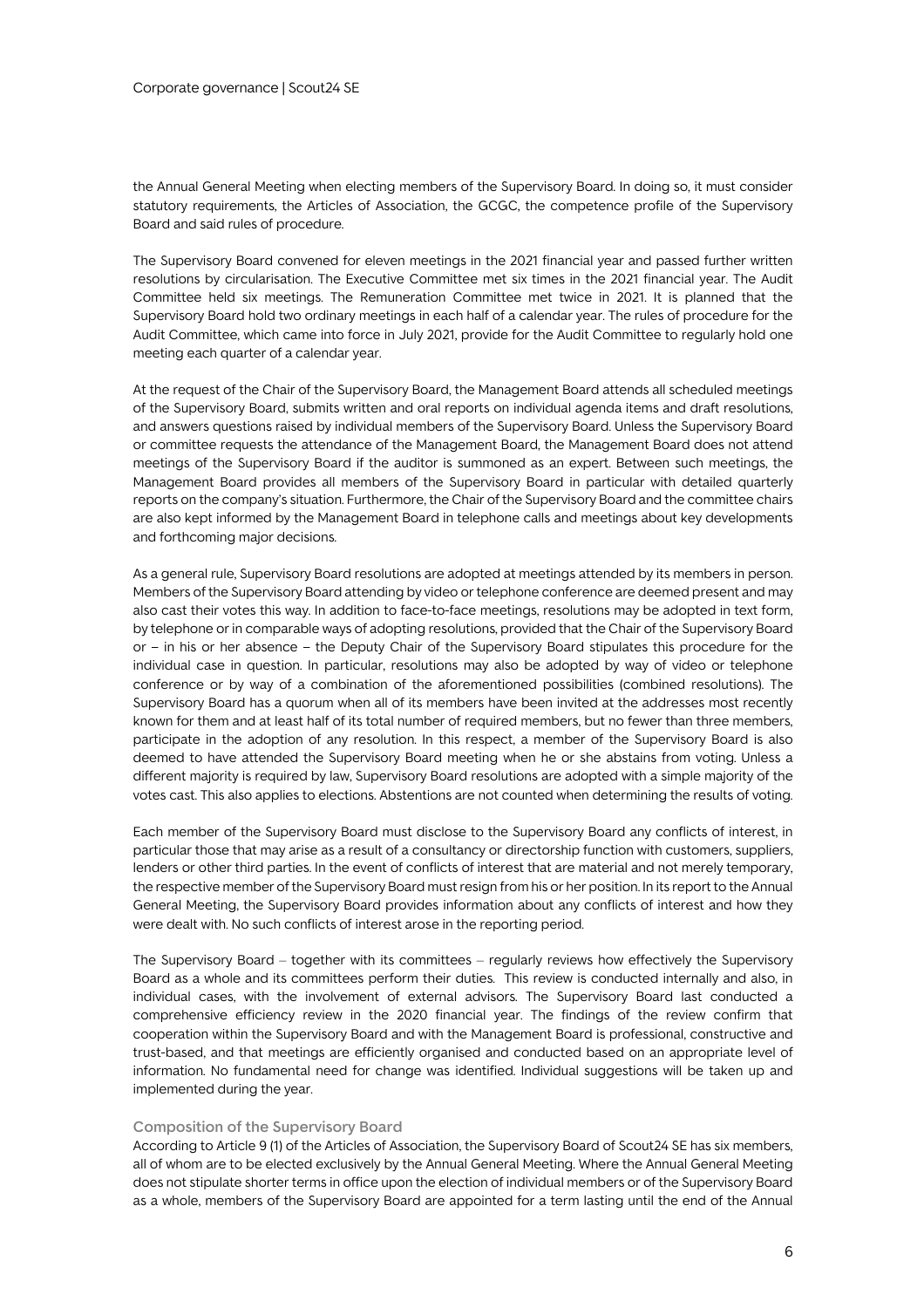General Meeting that decides on their exoneration for the fourth financial year after the beginning of the term of office but for no longer than six years. The year in which the term of office begins is not counted. Reappointments are permitted.

As regards the composition of the Supervisory Board in the 2021 financial year and the composition of its committees we refer to the disclosures in the **Report of the Supervisory Board**.

Scout24 SE pursues a Group-wide strategy of promoting diversity. One woman is currently appointed to the Supervisory Board. In addition, the experience, background and profiles of the Supervisory Board members are characterised by a diversity that brings different perspectives to the Supervisory Board.

Pursuant to Recommendation C.6 Subsection 1 Half-sentence 1 of the GCGC, the Supervisory Board of Scout24 SE should include what it considers to be an appropriate number of independent members. In the opinion of the Supervisory Board, all members of the Supervisory Board are independent within the meaning of the GCGC.

#### **Supervisory Board committees**

To perform its tasks efficiently, the Supervisory Board has currently formed three committees: an Executive Committee, an Audit Committee and a Remuneration Committee. The committee chairs report regularly to the Supervisory Board on the work of the committees.

#### **Executive Committee**

The Executive Committee comprises one chair and two further members. The Executive Committee prepares the meetings of the Supervisory Board and handles current matters arising between the meetings. In particular, it is tasked with preparing the decisions of the Supervisory Board in the area of corporate governance, especially on adjustments to the company's declaration of conformity pursuant to Article 161 AktG. In this respect, the Executive Committee also continuously monitors the extent to which the Management Board and the Supervisory Board comply with the recommendations of the GCGC in accordance with the declaration of conformity. In addition, it advises the Management Board on matters of strategic importance to the company and its affiliated companies and supports the Supervisory Board in performing its supervisory duties with regard to the company's strategy and important corporate decisions, in particular M&A transactions. The Executive Committee prepares documents for the Supervisory Board concerning decisions on the approval of transactions and contracts requiring the approval of the Supervisory Board.

## **Audit Committee**

For new appointments from 1 July 2021, the Audit Committee must comprise at least two financial experts pursuant to Articles 107 (4) and 100 (5) AktG. It is required that one member has expertise in the field of accounting and the other member expertise in the field of auditing; the members as a whole must be familiar with the sector in which the company operates.

The Chair of the Audit Committee, Frank H. Lutz, meets these legal requirements and has additional expertise in the fields of financial planning and controlling. Frank H. Lutz also fulfils the further criteria of Section D.4 of the , according to which a Chair of the Audit Committee should be independent. In addition to the Chair of the Audit Committee, the Audit Committee consists of the other Supervisory Board members Dr Hans-Holger Albrecht and André Schwämmlein. Dr Hans-Holger Albrecht also has relevant experience in the field of auditing, including many years of service on the audit committees of various companies.

Furthermore, Frank H. Lutz satisfies the further criteria of Recommendation C.11 of the G according to which the Chair of the Audit Committee should be independent and not a former member of the Management Board whose term of office ended less than two years ago.

The Audit Committee addresses in particular the monitoring of the financial reporting, the financial reporting process, the effectiveness of the internal control system, the risk management system, the internal audit system, compliance as well as the audit of the financial statements. The Audit Committee submits a reasoned recommendation for the appointment of the independent auditor to the Supervisory Board. It monitors the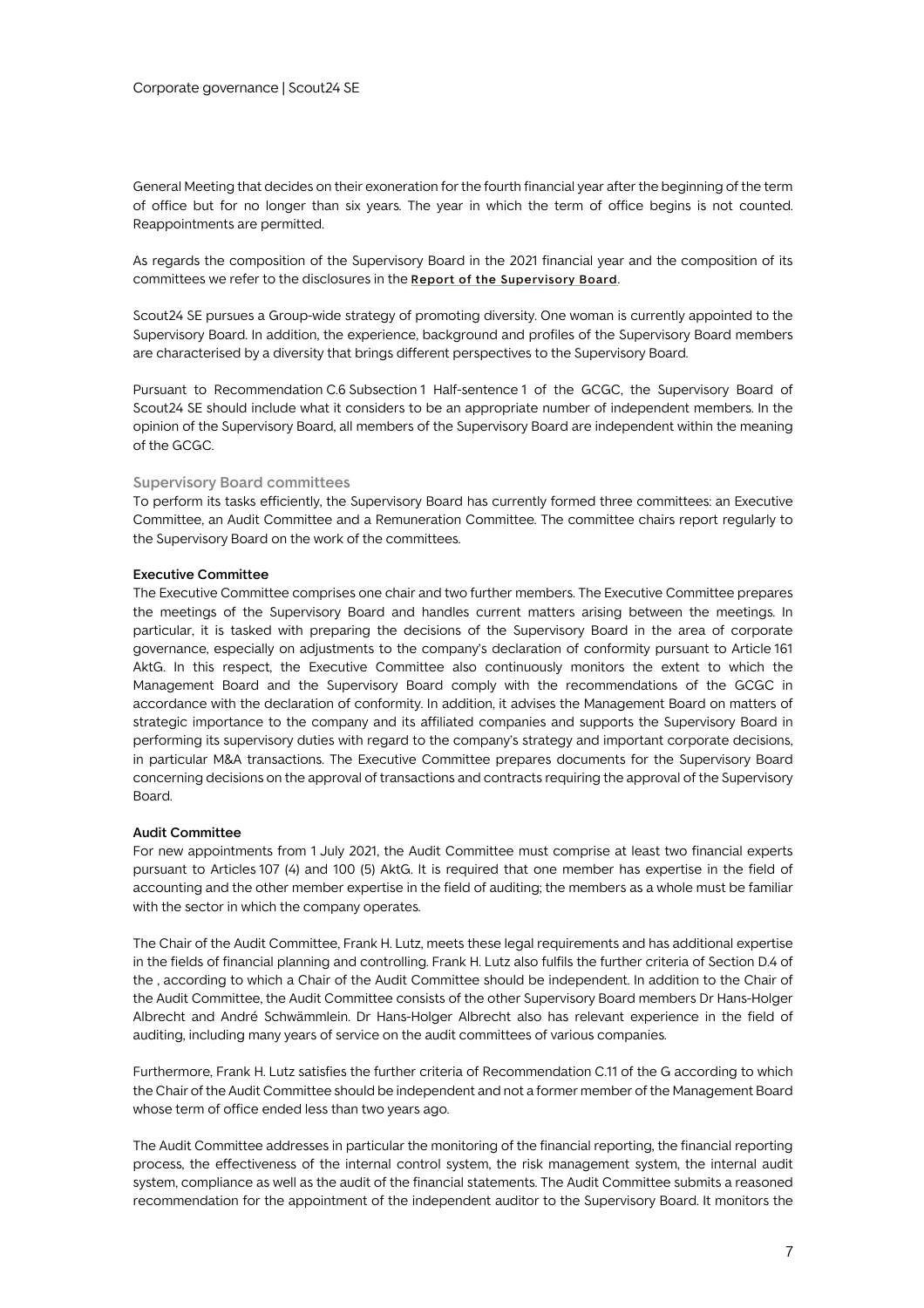auditor's independence and concerns itself with the additional services rendered by the auditor, the issuance of the audit engagement, the determination of the key audit areas and the agreement of fees. Each member of the Audit Committee may obtain information directly from the heads of those corporate departments of the company who are responsible within the company for tasks relating to the Audit Committee via the Chair of the Audit Committee. The Chair of the Audit Committee must communicate the information obtained to all members of the Audit Committee. If such information is obtained, the Management Board must be informed thereof without delay.

#### **Remuneration Committee**

The Remuneration Committee deals, among other things, with the compensation of members of the Management Board and the appointment and dismissal of members of the Management Board as well as with the intended appointment and revocation of the appointment of a Chair of the Management Board, the preparation of submissions on the conclusion, amendment and termination of employment, pension and severance agreements with members of the Management Board and also resolutions on consulting agreements and other agreements with members of the Management Board. It comprises the Chair of the Remuneration Committee and two further members.

Information about the operating procedures of the Management Board and the Supervisory Board and its committees in the financial year can also be found in the **Report of the Supervisory Board**, which is included in the annual report of Scout24 SE.

## **Information about fostering participation by women in management positions pursuant to Article 76 (4) and Article 111 (5) AktG; diversity concept and succession planning**

In compliance with the age limit set by the Supervisory Board in its rules of procedure, only persons who are not older than 65 years of age should as a rule be put forward for election as members of the Supervisory Board.

#### **Diversity concept of the Supervisory Board (Article 289 et seq. HGB)**

Sufficient diversity is to be ensured in the Supervisory Board's composition. The diversity concept is implemented in the election of members of the Supervisory Board and in the reappointment of candidates to the Supervisory Board.

In addition to an appropriate consideration of women, the concept also entails diversity with regard to cultural backgrounds as well as differences in education and professional backgrounds, experience and ways of thinking. Furthermore, the composition of the Supervisory Board takes into account the particular international experience of members. When considering potential candidates for re-election or for a new appointment to Supervisory Board positions that become vacant, the aspect of diversity should be given appropriate consideration at an early stage in the selection process.

The Supervisory Board has set itself the target of including an appropriate number of women among its members. On 19 March 2019, it confirmed its goal of having at least one woman as a member, with a deadline for implementation by the end of 1 March 2024. This target has already been implemented. On 19 March 2019, the Supervisory Board also set a target of 0% for the percentage of women on the Management Board of Scout24 SE, which is to be implemented by 1 March 2024.

Given the target of 0%, this was achieved in the reporting year. The Supervisory Board appreciates the objectives pursued with the introduction of a quota for women and attaches importance to equal treatment and equal opportunities for men and women as well as wider diversity. Appointments to the Management Board and the Supervisory Board should be based on the best interests of the company. Against this background, the target figure reflects that the successful work and well-functioning composition of the Management Board, which has only existed since the summer of 2019, should not be affected by exclusively diversity-driven changes. In good time before the deadline, the Supervisory Board will again critically review the target figure and decide on a possible adjustment in the interests of the company.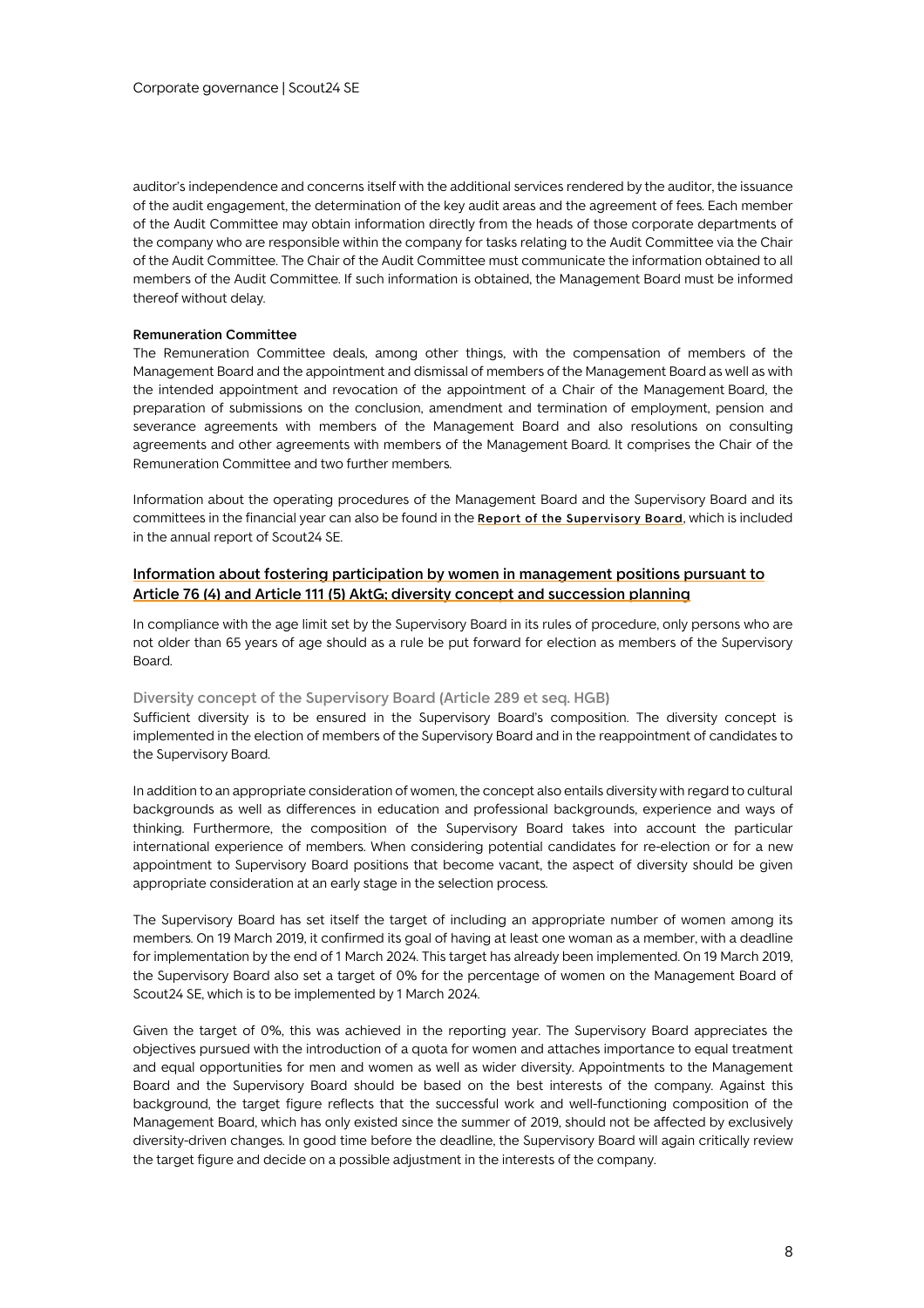Based on the actual corporate hierarchy and the reporting lines of Scout24 SE's Management Board, for the first management level below the Management Board, the Management Board of Scout24 SE has set a target of 30% for the percentage of women, with an implementation deadline by 30 June 2025. As of 31 December 2021, the proportion of women at the first management level below the Management Board stood at 29%, thus falling slightly short of the target. For the second management level below the Management Board, the Management Board of Scout24 SE has set a target of 30% for the percentage of women, with an implementation deadline by 30 June 2025. As of 31 December 2021, the percentage of women stood at 41%, thus comfortably reaching the target.

## **Diversity concept for the Management Board (Recommendation B.1 GCGC) and long-term succession planning**

When selecting members of the Management Board, the Supervisory Board considers their personal suitability, integrity, persuasive leadership qualities, international experience, professional qualifications for the position, track record, knowledge of the company and ability to adapt to changing processes. Diversity is an important selection criterion when filling Management Board positions, also with regard to aspects such as age, gender as well as education and professional background. Diversity criteria are weighted depending on the Management Board position in question as well as the corresponding tasks.

In the composition of the Management Board, attention should be paid to internationality in the sense of international experience as well as to at least experience in other European countries/the DACH (Germany, Austria and Switzerland) region, such as prolonged professional experience abroad of relevance for Scout24 or supervision of business activities abroad.

The Management Board as a whole should have experience in the business areas of relevance for Scout24 SE.

The diversity concept for the Management Board is implemented in connection with the procedure for appointing members to the Management Board and is also reflected in succession planning.

The members of the Management Board encompass a broad spectrum of knowledge and experience as well as education and professional backgrounds and have international experience. As a whole, the Management Board possesses all the knowledge and experience deemed material in view of the company's activities.

When filling management positions in the company, the Management Board pays attention to diversity and strives in particular for an appropriate consideration of women and internationality. To this end, the Management Board is supported by the People, Organisation & Culture department and by Principal Diversity & Inclusion Management. Measures are being taken to support women more systematically. Managers bear a special responsibility for the topic of diversity and inclusion in the company. The aim is to train managers so that they can contribute to this goal. Good progress was made in this regard in the past financial year.

#### **Long-term succession planning for the Management Board**

Together with the Management Board, the Supervisory Board is responsible for long-term succession planning for the Management Board. Long-term succession planning takes into account the requirements of the AktG and the GCGC, the competence required for the board remit in question as well as diversity criteria.

## **Age limit for members of the Management Board**

In general, the standard age limit for members of the Management Board is 67 years.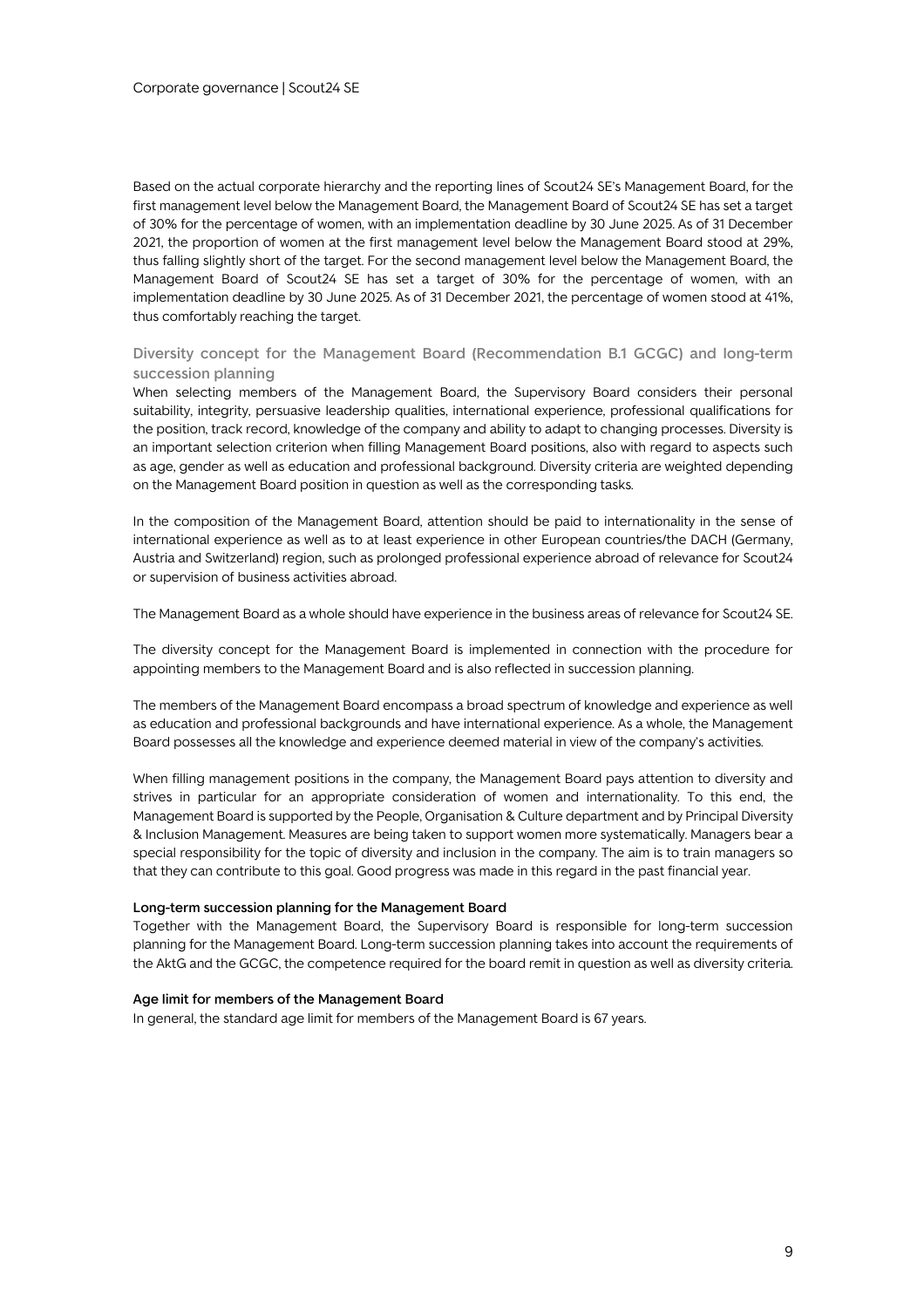## **Corporate governance at Scout24 SE**

The Management Board and the Supervisory Board of Scout24 SE see good corporate governance as involving responsible corporate management aimed at ensuring sustainable value creation. In particular, the trust placed in the company by its investors, business partners and employees as well as by the general public should be maintained. Furthermore, Scout24 attaches great importance to the Management Board and the Supervisory Board working efficiently, as well as to good cooperation both between these two boards and also with the company's employees. In this respect, open and transparent corporate communication also plays an important role.

The corporate structure is designed to promote responsible, transparent and efficient management and oversight of the company. The company therefore also identifies with the principles set out in the GCGC. The Management Board and Supervisory Board as well as the other management levels and employees have an obligation to comply with these principles of responsible corporate governance. The Management Board is responsible for ensuring compliance with corporate governance principles at the company.

The company has central risk management and compliance functions that are responsible for ensuring and continuously refining the Group-wide compliance management system (CMS) as well as the risk management system (RMS), among other matters.

## **Risk and opportunities management**

Dealing responsibly with opportunities and risks is a central task of the Management Board, executives and all employees, and is also an expression of good corporate governance. The aim is to identify risks at an early stage, limit them and, if necessary, take advantage of any opportunities that may arise.

## **Compliance**

To implement the values, principles and rules of responsible corporate governance in its daily activities, Scout24 SE has established conduct rules that specify and supplement the legal provisions and apply to all employees of the Scout24 Group. The relevant regulations include the Code of Conduct, the Data Protection Code of Conduct and other processes relevant for compliance purposes (for example e-learning, training, assessment of compliance risk, compliance talks, a whistle-blower hotline and compliance reports). In addition, there are Group-wide employee guidelines that explain in detail how employees can be sure that they are conducting themselves in an appropriate manner. The CMS mainly comprises the following areas: compliance culture, compliance objectives and tasks, compliance organisation, compliance risks, compliance programmes, monitoring and refinement of compliance. All employees of the Scout24 Group are regularly trained on and informed about individual topics, both centrally and as needed. Their respective participation is followed up centrally.

The risk management and compliance functions serve as the central point of contact for all stakeholders, especially for employees and members of corporate bodies as well as customers and third parties.

The compliance function offers support and advice in all compliance-related matters, including any form of harassment or discrimination (in cooperation with the HR department) and anti-fraud and anti-corruption measures, and also acts as an unbiased point of contact for complaints and recommendations as well as for any reports of infringements of laws or internal company policies. In addition, the Group's Legal department addresses compliance-related topics and issues and can offer assistance with compliance-related matters where necessary.

Executives at Group entities are additionally required to forward compliance-related information to all employees within their areas of responsibility and to ensure that compliance rules are observed. In addition to regular training sessions, this process is supported by information material and ad hoc training sessions in response to current topics and requirements.

A whole series of measures intended to ensure employee conduct in compliance with the law at all times has been implemented in CMS. These include the establishment of a whistle-blower system (hotline), also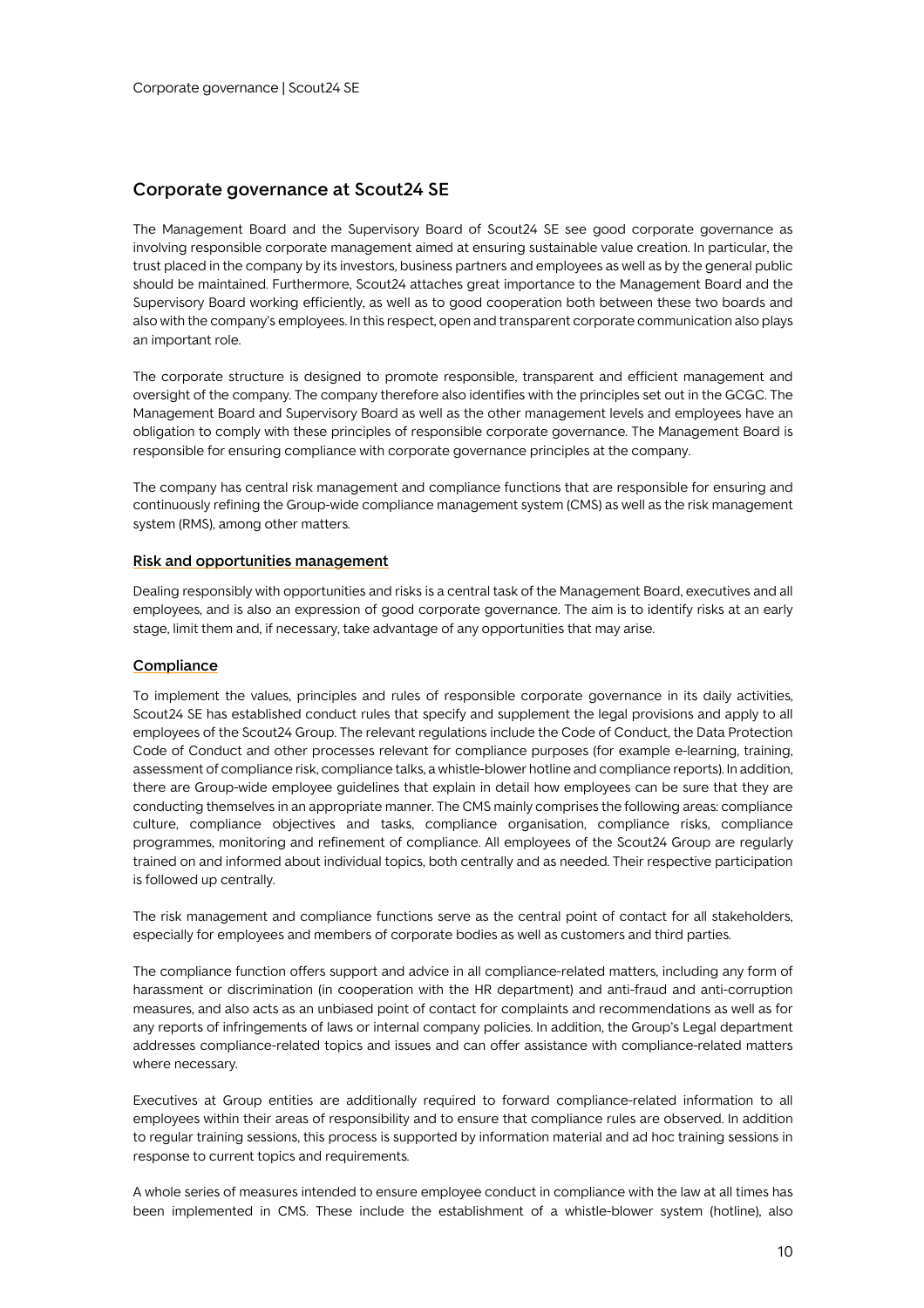accessible to third parties, which also offers the possibility of providing anonymous tip-offs concerning potential compliance-related infringements. With regard to employees using the whistle-blower system, the company has adopted a clear non-retaliation policy for those who come forward as whistle-blowers. This means that employees who have reported information need not fear any negative consequences, even in cases where no sufficient evidence can be found to support the concerns voiced. This applies to all reports concerning potential infringements of laws and/or rules, and not only for those received via the hotline. However, the compliance hotline may also be used for questions and comments concerning compliance topics, and especially for those relating to the Code of Conduct.

The Group-wide compliance management system (CMS) is subject is subject to a continuous improvement process involving regular reviews of the compliance system (including established processes, procedures and documentation) and the Group's business practices. Where necessary, corresponding improvements are adopted following a review.

## **Declaration of conformity**

The most recent declaration of conformity with the GCGC pursuant to Article 161 AktG was issued by the Management Board and the Supervisory Board in December 2021.

## **Objectives for the Supervisory Board's composition**

The Supervisory Board of Scout24 SE should be composed in such a way that, overall, its members possess the knowledge, skills and specialist experience necessary for the due performance of its duties. The Supervisory Board should state specific targets for its composition, taking into account the company's specific situation, its international activities, potential conflicts of interest, the number of independent members of the Supervisory Board within the meaning of Recommendation C.6 Subsection 1 Half-sentence 1 of the GCGC and diversity. An age limit for members of the Supervisory Board is specified in Article 2 of the rules of procedure for the Supervisory Board. As a general rule, only persons who have not yet reached the age of 65 at the time of their appointment may become members of the Supervisory Board.

Furthermore, Article 2 of the rules of procedure stipulates that a member shall, as a general rule, not be a member of the Supervisory Board of Scout24 SE for longer than twelve years in total. The Supervisory Board sets a target for the percentage of women on the Supervisory Board. At its meeting on 19 March 2019, the Supervisory Board decided that the board should include at least one female member.

## **Profile of skills and expertise**

The Supervisory Board has decided that the board as a whole should have the following competences:

Expertise in the digital economy, digitisation and technology Expertise in the field of real estate Knowledge/experience in the areas of accounting, auditing, internal control procedures Knowledge in the field of compliance Expertise in the field of mergers and acquisitions International experience/expertise Expertise in the field of sustainability Marketing expertise Expertise in the field of human resources Experience in corporate governance

The Supervisory Board in its present composition fulfils this profile of skills and expertise.

## **Basic features of the compensation system**

**Compensation of the Management Board**

The compensation of the Management Board is determined by the Supervisory Board at an appropriate amount based on a performance assessment taking any Group emoluments into account and is reviewed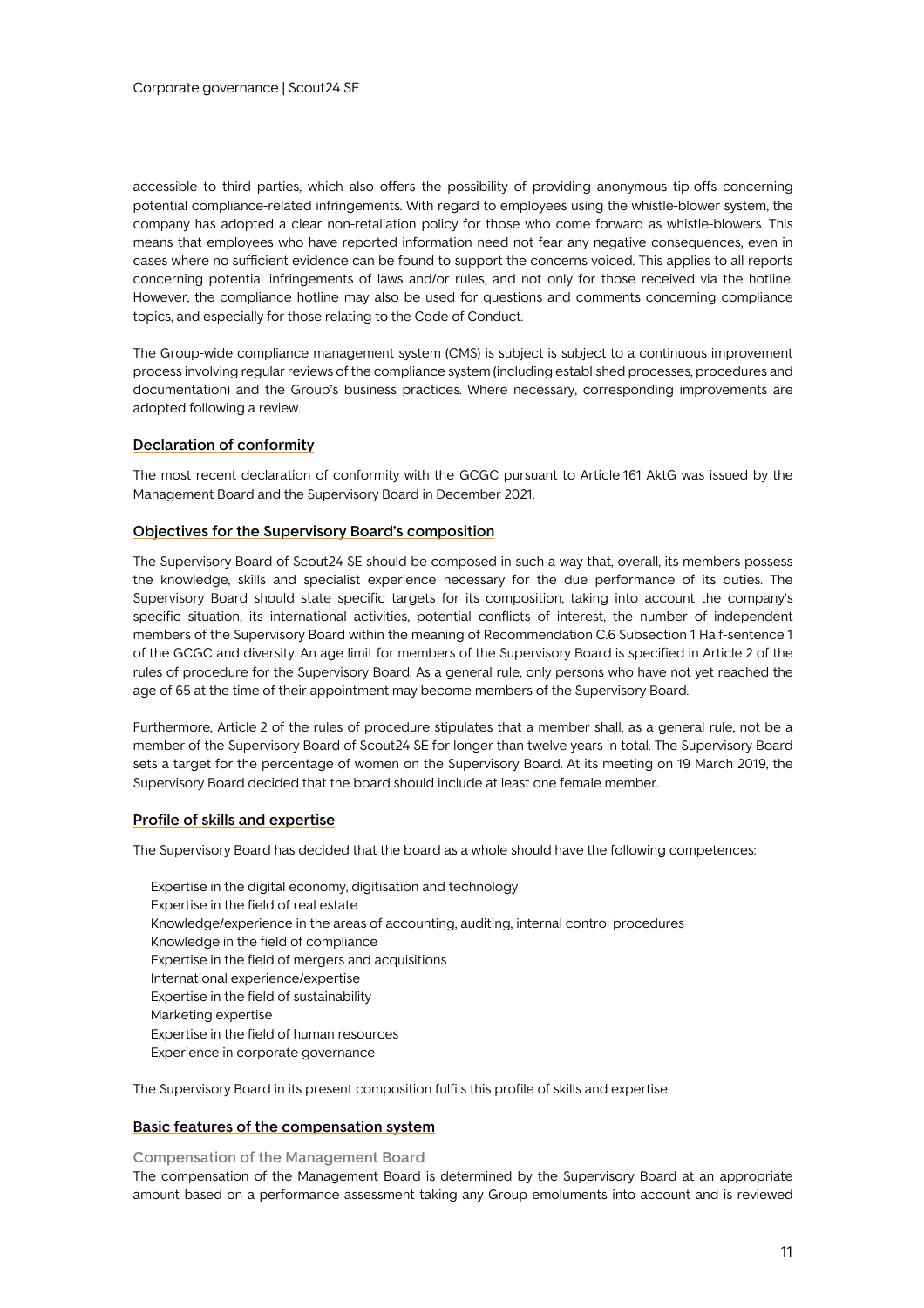regularly. In the determination and review of the Management Board's compensation, the Supervisory Board takes account of the fact that, pursuant to the standardised requirements set forth in Article 87 (1) AktG, the total compensation of each individual member of the Management Board must be appropriate in relation to the tasks and performance of the member of the Management Board and to the company's situation and may not exceed the customary level of compensation unless particular reasons so require. As a listed company, the company must gear its compensation structure towards its sustainable and long-term development. Variable compensation components should have a multi-year assessment basis; the Supervisory Board is to agree on options for limits in response to extraordinary developments.

The Annual General Meeting approved the Management Board's compensation system on 8 July 2021.

The principal criteria for determining appropriate compensation of the Management Board are the tasks of the members of the Management Board, individual performance, the performance of the Management Board as a whole, the Company's economic and financial situation, profits and the company's prospects as well as the amount and structure of management board compensation at comparable companies. The aim of the compensation system is to make a significant contribution to the sustainable and long-term continued development of Scout24 AG's success story. This is mainly premised on an appropriate performance- and success-based compensation structure. Compensation is calculated in such a way as to ensure that it is competitive on a national and international scale, thus offering an incentive for dedicated and successful work.

Scout24 AG's Supervisory Board has established the following principles for the compensation system of the members of the Management Board:

#### **Strategy orientation**

In its entirety, the compensation system for the members of the Management Board makes a significant contribution to promoting and implementing the corporate strategy by setting ambitious growth targets for Scout24's revenue and earnings from operating activities. In addition to growth targets, targets explicitly related to the implementation of the corporate strategy are also taken into account.

#### **Long-term view and sustainability**

The compensation system is designed to foster the company's sustainable and long-term development. To link compensation to the company's long-term development, long-term variable compensation makes up a significant proportion of total compensation, exceeding short-term variable compensation. Furthermore, the compensation system includes a sustainability component that takes into account social and ecological aspects and promotes sustainable action by the company.

#### **Capital market orientation**

To align the actions of the members of the Management Board with the company's long-term development and the interests of the shareholders, the variable performance-related compensation components are granted share-based for the most part. This requirement is met by structuring the long-term variable compensation component as performance share units. The share ownership guideline also supports the convergence of interests between shareholders and members of the Management Board.

#### **Clarity and comprehensibility**

The compensation system for the members of the Management Board is clear and comprehensible. The compensation system complies with the requirements of the AktG as amended by the act implementing the Shareholders' Rights Directive II (SRD II) of 12 December 2019 and takes into account the recommendations of the Government Commission for the GCGC as amended on 16 December 2019.

The compensation of the members of the Management Board of Scout24 AG consists of fixed and variable components. The fixed components are independent of the performance of the members of the Management Board and consist of fixed compensation, ancillary benefits and retirement benefits. The variable components are performance-related and consist of the one-year variable compensation (short-term incentive, STI) and the multi-year, share-based variable compensation (long-term incentive, LTI). The target total compensation comprises the sum of the fixed and variable compensation components. The target compensation is based on the STI and LTI at their target amounts, that is 100% target achievement. The variable compensation as a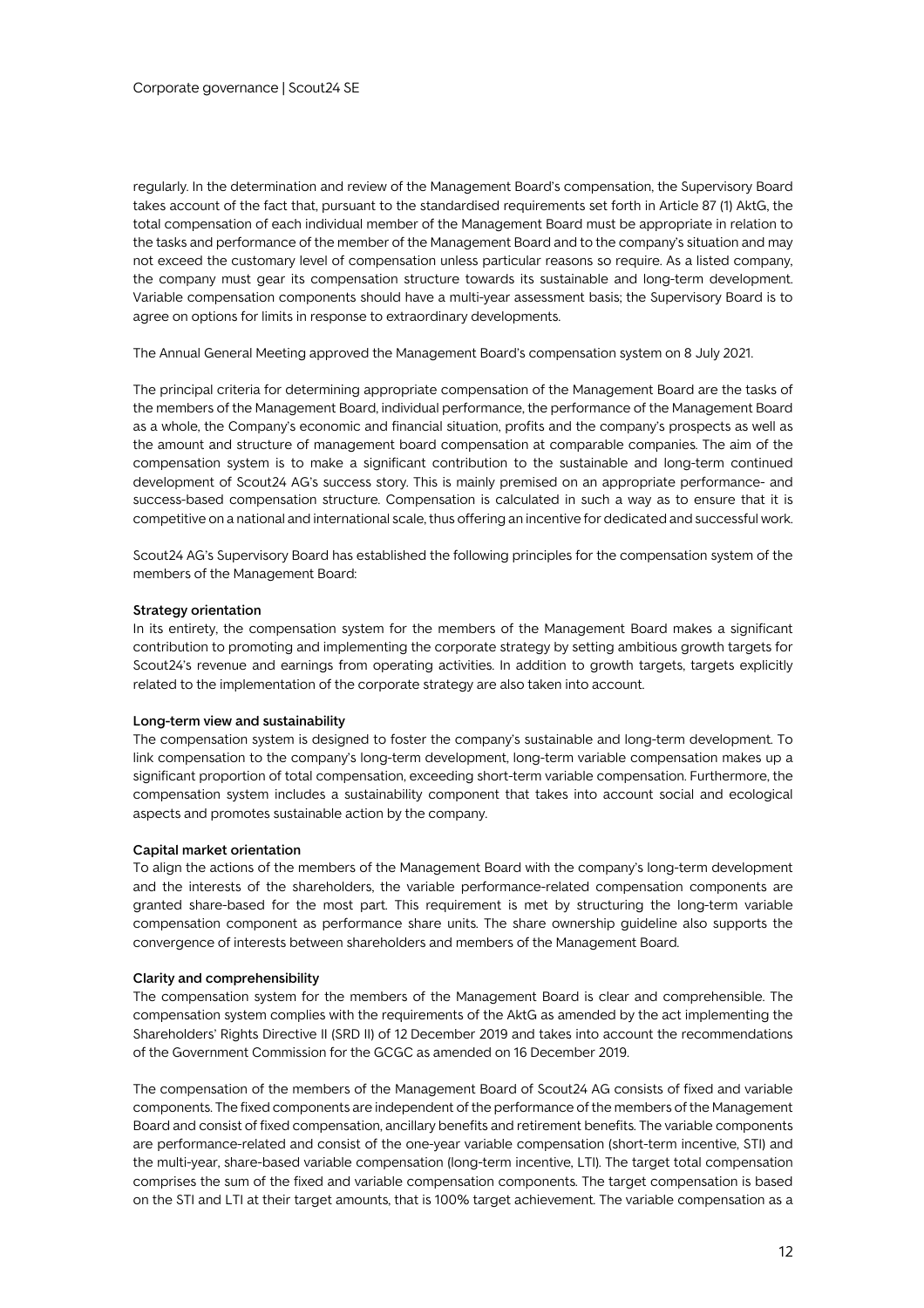result of reaching long-term targets should exceed the share resulting from reaching short-term targets (consistent with Recommendation G.6 of the GCGC in the version of 16 December 2019).

The fixed components of the compensation of Scout24's Management Board consist of fixed compensation, ancillary benefits and retirement benefits, such as contributions to insurance, retirement pensions and housing and travel expenses. The variable compensation consists of one-year variable compensation and multi-year share-based variable compensation. It sets incentives for the implementation of the company's strategy and, in turn, for its long-term and sustainable development.

An upper limit is set for variable compensation components. The targets for the one-year variable compensation component are each set by the Supervisory Board before each financial year. The key performance criteria for assessing performance with regard to the one-year variable compensation are Group revenue (35%), ordinary operating Group earnings before interest, taxes, depreciation and amortisation (Group ooEBITDA) (35%), and a non-financial sustainability target (environmental, social and governance target, ESG) that applies to all members of the Management Board (30%).

The share-based LTI in the form of performance share units (PSUs) is granted annually as a tranche. The relevant, equally weighted performance criteria are revenue growth, ooEBITDA growth, and a non-financial strategy target that applies to all members of the Management Board members and is set by the Supervisory Board for each tranche.

## **Compensation of the Supervisory Board**

The compensation of the members of the Supervisory Board is defined in Article 13 of the Articles of Association as purely fixed compensation depending on the tasks of the respective member on the Supervisory Board or its committees. Purely fixed compensation provides an appropriate counterbalance to the largely variable compensation of the Management Board. Pursuant to Article 13 (1) of the Articles of Association, each member of the Supervisory Board is reimbursed for their outlays and additionally receives fixed annual compensation of EUR 60,000. The Chair of the Supervisory Board and his or her deputy receive fixed annual compensation of EUR 140,000 and EUR 120,000 respectively. Members of a committee additionally receive fixed annual compensation of EUR 20,000 and committee chairs EUR 40,000 respectively.

Members of the Supervisory Board who were not members during a full financial year receive the aforementioned compensation pro rata temporis in the amount of one twelfth for each commenced month of their term of office.

Detailed information regarding the compensation structure and compensation paid to individual members of the Management Board and on the compensation of members of the Supervisory Board pursuant to Article 162 AktG can be found in the **compensation report**.

## **D&O insurance**

The company has concluded an insurance policy covering the members of the Management Board and Supervisory Board against financial loss ("directors and officers liability insurance") with an appropriate deductible pursuant to Article 93 (2) Sentence 3 AktG for the Management Board that complies with the legal requirements. The insurance premiums are paid by the company.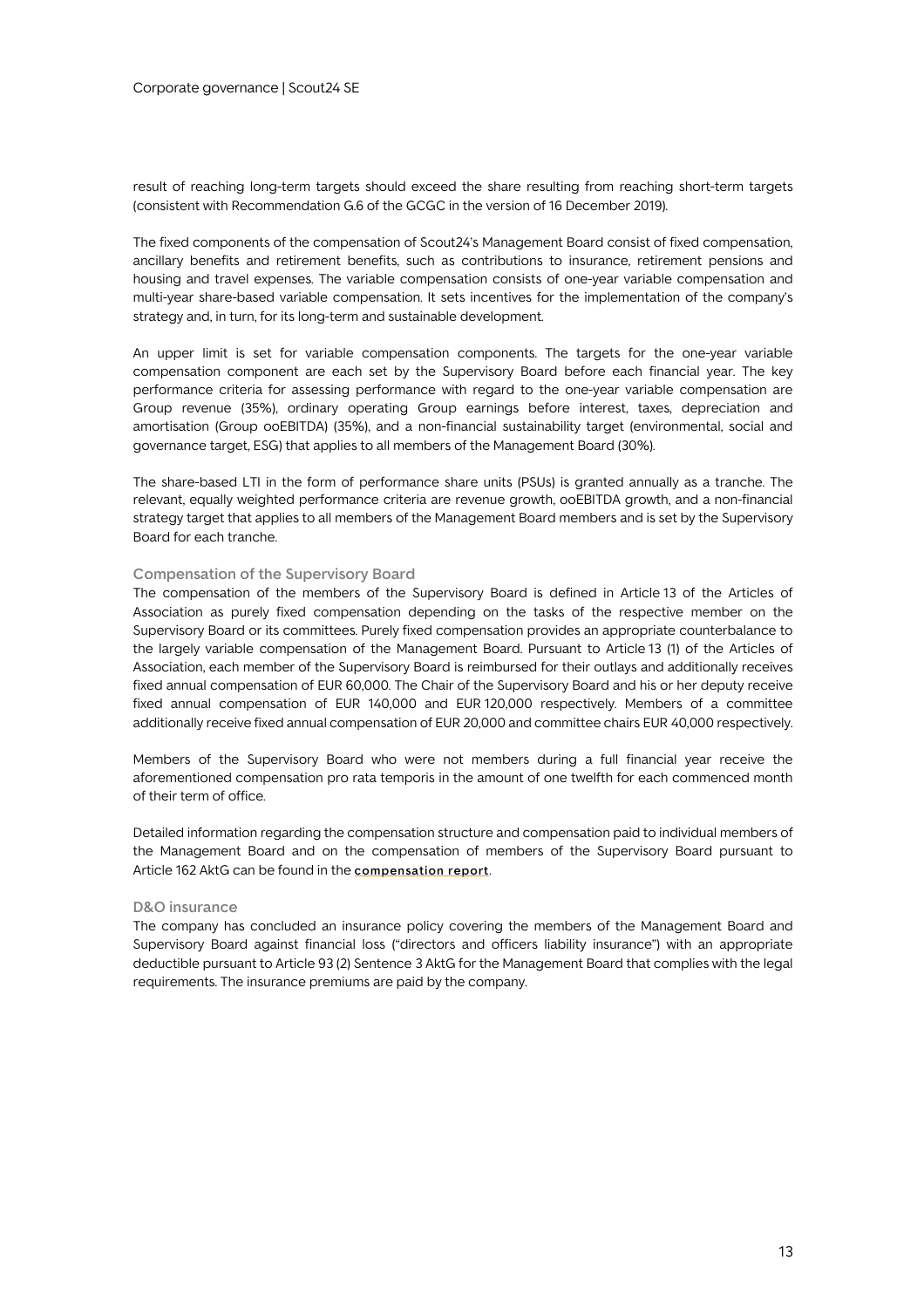## **Shareholders and the Annual General Meeting**

Shareholders exercise their co-determination and oversight rights at the Annual General Meeting, which according to the Articles of Association is chaired by the Chair of the Supervisory Board. Each share in Scout24 SE entitles the holder to one vote. The shareholders have the opportunity to exercise their voting rights at the Annual General Meeting in person or by a proxy of their choice or by a proxy appointed by the company. The Management Board is authorised to determine that shareholders may also attend the Annual General Meeting without being present at the venue where it is held and may exercise their rights in full or in part by means of electronic communication (online attendance) or may cast their votes, without being present at the meeting, in writing or by means of electronic communication (absentee voting). The Management Board is also authorised to determine details regarding the extent and procedure of online attendance or absentee voting. Such details shall be announced in the notice convening the Annual General Meeting. Each shareholder is entitled to attend the Annual General Meeting, to address the Annual General Meeting in respect of the individual agenda items and to request information about the affairs of the company to the extent necessary to properly assess an item on the agenda.

The Annual General Meeting of Scout24 SE took place in Munich on 8 July 2021. Pursuant to Article 1 (1), (2) of the Act Concerning Measures Underthe Law on Companies, Cooperative Societies, Associations, Foundations and Commonhold Property to Combat the Effects of the COVID-19 Pandemic (GesRuaCOVBekG) of 27 March 2020 as amended by Article 11 of the Act on the Further Shortening of the Residual Debt Relief Procedure and on the Adjustment of Pandemic-Related Provisions in the Law on Companies, Cooperatives, Associations, Foundations and Condominiums of 22 December 2020 in conjunction with Article 1 of the Ordinance on the Extension of the Act Concerning Measures Under the Law on Companies, Cooperative Societies, Associations, Foundations and Commonhold Property to Combat the Effects of the COVID-19 Pandemic of 20 October 2020 (Covid-19 Act), the Management Board had decided, with the consent of the Supervisory Board, that the Annual General Meeting would be held as a virtual Annual General Meeting without the physical presence of shareholders or their proxies (with the exception of the company's proxies) and that shareholders would cast their votes at the Annual General Meeting additionally by means of electronic communication in particular. The Annual General Meeting was held at the Haus der Bayerischen Wirtschaft, Conference Center, Max-Joseph-Str. 5, 80333 Munich, Germany, with the physical presence of the chair of the meeting, members of the Management Board, the proxies of the company and Mr Frank Lutz as a further member of the Supervisory Board, and the notary Prof. Dr Hartmut Wicke, Munich, who was engaged to record the minutes of the Annual General Meeting. The other members of the Supervisory Board who were not physically present attended the Annual General Meeting via video and audio link.

Shareholders exercised their voting rights exclusively by postal vote or by granting power of attorney to the proxy appointed by the company. The invitation was published in the German Federal Gazette in due time in accordance with legal requirements and set forth, among other things, the agenda and resolutions proposed by the company as well as the terms and conditions for attending the meeting and exercising voting rights. All documents required by law were available on the website of Scout24 AG from the date when the Annual General Meeting was convened. After the Annual General Meeting, Scout24 AG also published the voting results on its website.

Shareholders representing 76.19% of Scout24 AG's share capital were present at the Annual General Meeting.

## **Notifiable securities transactions (directors' dealings)**

The members of the Management Board and the Supervisory Board, other persons discharging managerial duties who regularly have access to insider information about the company and who are authorised to make significant business decisions, as well as certain persons who are in a close relationship with the aforementioned, are legally required by Article 19 of the Market Abuse Regulation to disclose to Scout24 SE the purchase and sale of Scout24 shares and related financial instruments, in particular derivatives, if the amount of the transaction exceeds 20,000 Euro in a calendar year. Among other media locations, we have published corresponding transactions on the Internet at **www.scout24.com/en/investor-relations/financialnews/directors-dealings**.